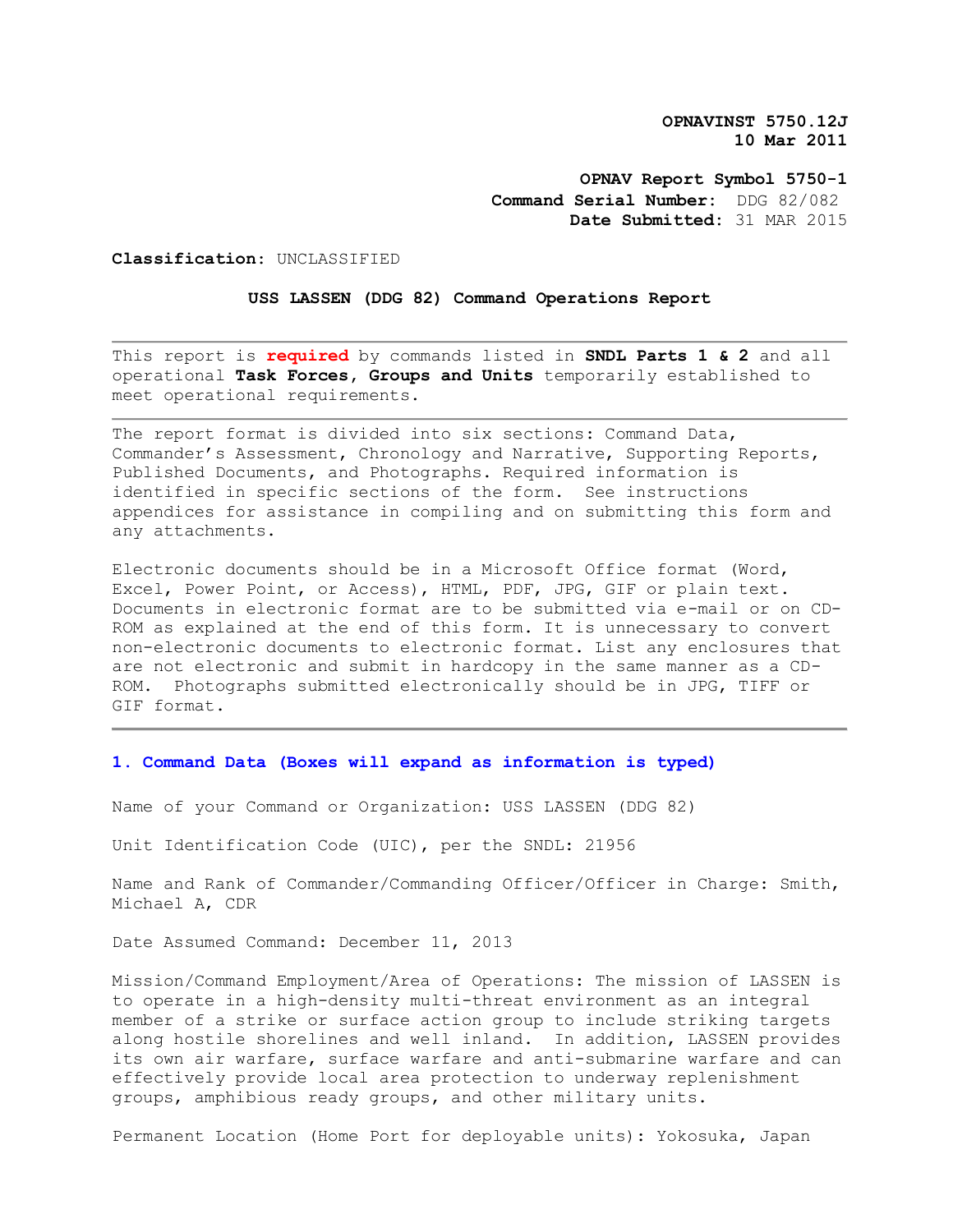Immediate Superior In Command:

Operational: COMDESRON FIFTEEN Administrative: COMDESRON FIFTEEN

Identify your assigned Task Force/Group/Unit name(s) and mission(s). Include OPLAN(s) and or named operations you participated in during Task Force assignment (if applicable): CTF 70/CSG 5/USS LASSEN (DDG 82)

Name(s) of Forces, Commands, Ships, Squadrons or Units assigned or under your operational control (if applicable): N/A

Type and number of Aircraft Assigned and Tail Codes, if applicable: MH-60R, HSM-51, WARLORD 03, WARLORD 04 (JAN-APR) MH-60R, HSM-51, WARLORD 06, WARLORD 07 (OCT-DEC)

Commands, Detachments or Units deployed on board or stationed aboard as tenant activities (as applicable): HSM-51 DET Three (JAN-APR, OCT-DEC)

```
Number of Personnel Assigned:
  Officers: 32 
  Enlisted: 277 
  Civilian: 0
```
Command Point of Contact (required entry, complete in full): Name (Rank, First Name, Middle Initial, Last Name): LTJG

Job Title/Office Code: Fire Control Officer E-mail (both classified and unclassified, if available):

Phone number(s): Command Mailing Address: USS LASSEN (DDG 82), FPO AP 96671-1299

#### **2. Commander's Assessment**

In 2014, LASSEN participated in numerous multinational exercises, port visits, high level inspection and essential certifications, maintaining a high level of efficiency and professionalism. LASSEN is a proven, combat-ready ship who continues to demonstrate all her might during both strike group and independent operations. At the same time, LASSEN's crew maintained high morale and spirit that catapulted her through a dynamic and challenging year. With the execution of multiple exercises and highly successful inspections, LASSEN proved that she is the best FDNF ship on the waterfront.

#### **3. Chronology**

Leave/Upkeep 01JAN-06JAN

MISSION SEA DATES DAYS UNDERWAY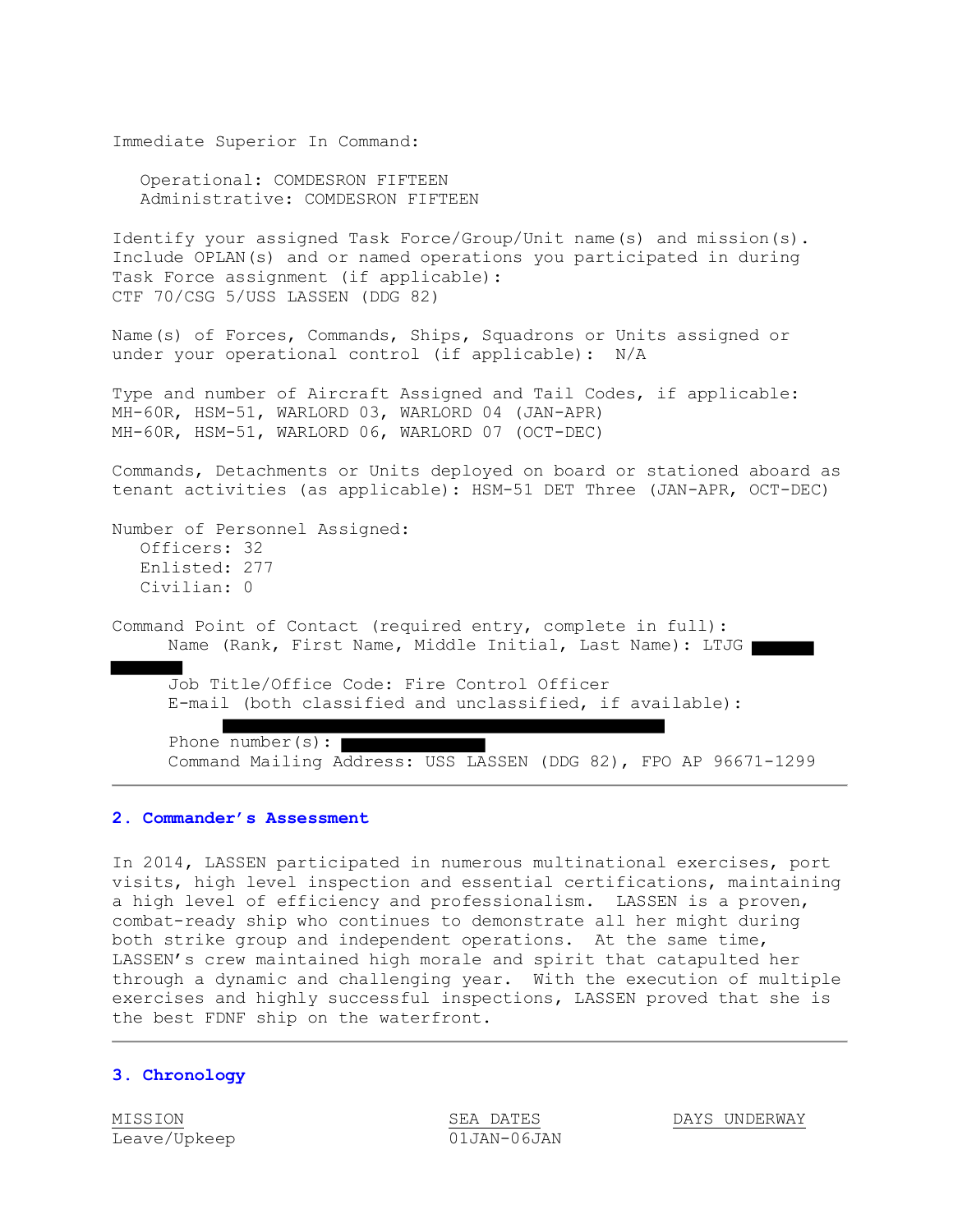| Damage Control Assessment                                                | 07JAN-08JAN<br>13JAN-17JAN |                               |
|--------------------------------------------------------------------------|----------------------------|-------------------------------|
|                                                                          |                            | 1                             |
| Communication Certification 2.3 21JAN-24JAN<br>Engineering Certification | 27JAN-30JAN                | $\mathbf 1$<br>$\overline{2}$ |
| <b>CMAV</b>                                                              | 31JAN-21FEB                |                               |
| AW/SW/EW Certification                                                   | 27JAN-14FEB                |                               |
| CRY/INT Certification                                                    | 03FEB-14FEB                |                               |
| Medical Certification                                                    | 03FEB-07FEB                |                               |
| Explosive Safety Certification                                           | 18FEB-21FEB                |                               |
| FST-J 12-71                                                              | $24$ FEB-28FEB             |                               |
| ATFP Certification 2.3                                                   | $24$ FEB-26FEB             |                               |
| U/W Ammunition                                                           | $03MAR-04MAR$              | 23                            |
| Communication Certification                                              | $04$ MAR- $07$ MAR         |                               |
| READ-E 3 MOB-S                                                           | 05MAR-07MAR                |                               |
| U/W Foal Eagle Exercise                                                  | 08MAR-15MAR                |                               |
| U/W MASOC Certification                                                  |                            |                               |
| PVST - Pyongtaek, Korea                                                  | 08MAR-11MAR                |                               |
|                                                                          | 14MAR                      |                               |
| $PVST - Guam$                                                            | 20MAR                      |                               |
| AW/SW/EW Certification                                                   | 21MAR-25MAR                |                               |
| Champion Cup                                                             | 28MAR-30MAR                |                               |
| Damage Control Certification                                             | 01APR-03APR                | 3                             |
| Communication Certification                                              | 07APR-11APR                |                               |
| Ammunition Offload                                                       | 09APR-11APR                | $\overline{2}$                |
| Defuel/Dewater                                                           | 11APR-15APR                |                               |
| SRA/TSRA                                                                 | 16APR-16JUL                |                               |
| READ-E 3 SAR                                                             | $05$ MAY-07MAY             |                               |
|                                                                          | $12$ MAY-14MAY             |                               |
| ATFP Certification                                                       | $06$ MAY-09MAY             |                               |
| VBSS Certification                                                       | $12$ MAY-16MAY             |                               |
| Search and Rescue Certification 04JUN-06JUN                              |                            |                               |
| Seamanship Certification                                                 | 16JUN-20JUN                |                               |
| Damage Control Assessment                                                | 23JUN-27JUN                |                               |
| Engineering Light Off Assessment 01JUL-04JUL                             |                            |                               |
| Aviation Certification                                                   | 07JUL-10JUL                |                               |
| Crew Certification                                                       | 07JUL-10JUL                |                               |
| AEGIS Light Off                                                          | 07JUL-18JUL                |                               |
| U/W Sea Trials                                                           | 14JUL-18JUL                | 5                             |
| Ammunition Onload                                                        | 18JUL                      |                               |
| READ-E 3 MOB-N                                                           | 29JUL-31JUL                |                               |
| INSURV Preparations Week 1                                               | 21JUL-25JUL                | 4                             |
| U/W IRAT Inspection                                                      | 21JUL-25JUL                |                               |
| Seamanship Certification                                                 | 21JUL-25JUL                |                               |
|                                                                          | 28JUL-31JUL                |                               |
| INSURV Preparations Week 2                                               | 28JUL-01AUG                | 1                             |
| INSURV Preparations Week 3                                               | 04AUG-08AUG                | 1                             |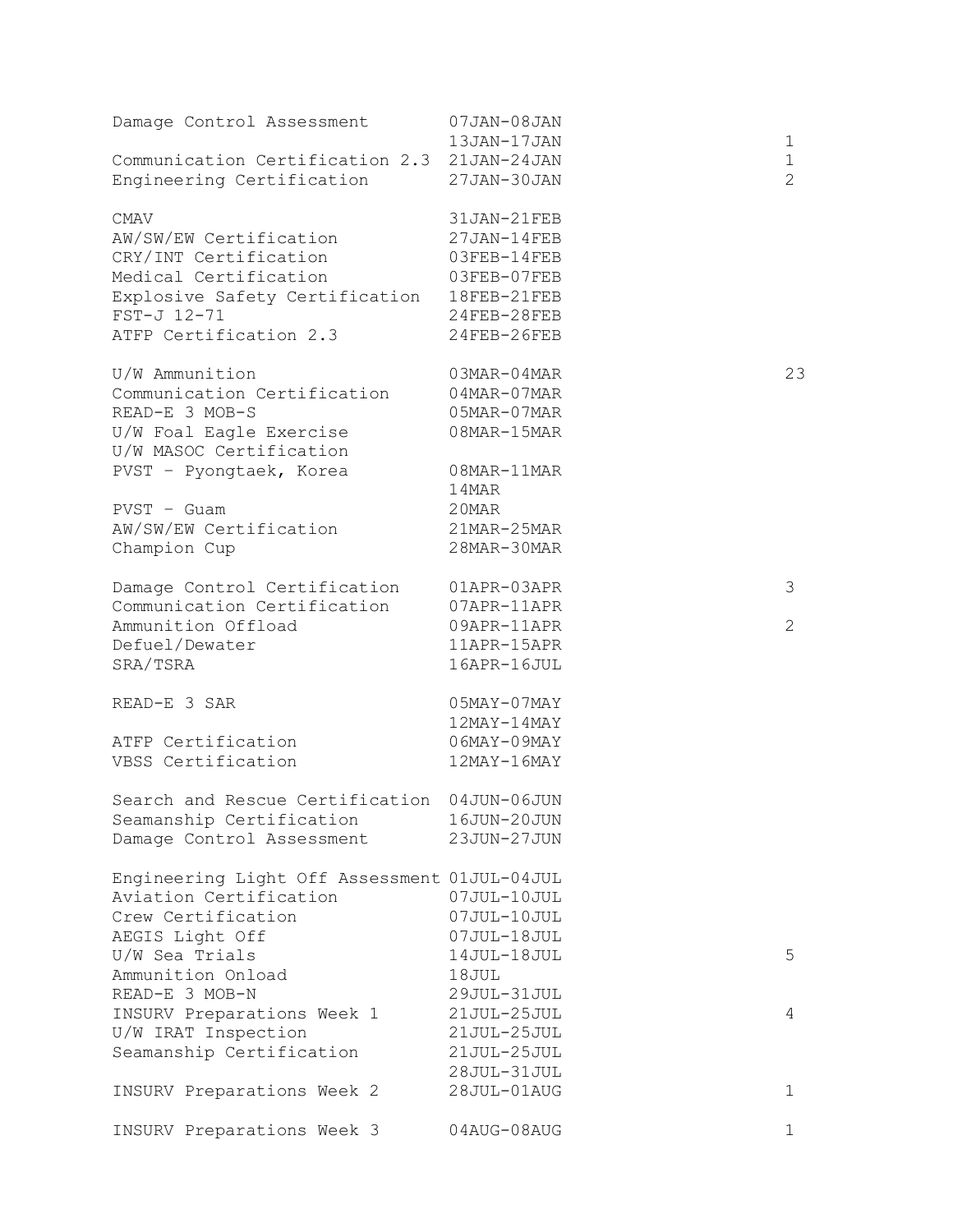| IRAT Inspection                                             | 04AUG-08AUG                |                            |
|-------------------------------------------------------------|----------------------------|----------------------------|
| INSURV Preparations Week 4                                  | 11AUG-15AUG                | 1                          |
| INSURV Preparations Week 5<br>INSURV Preparations Week 6    | 18AUG-22AUG<br>25AUG-29AUG | $\mathbf 1$<br>$\mathbf 1$ |
|                                                             |                            |                            |
| TYCOM Material Inspection                                   | 02SEP-04SEP                | 1                          |
| INSURV Preparations Week 7                                  | 08SEP-12SEP                | $\mathbf 1$                |
| INSURV Preparations Week 8                                  | 18SEP-22SEP                | $\mathbf{1}$               |
| IRAT Inspection                                             | 18SEP-26SEP                |                            |
| INSURV                                                      | 23SEP-26SEP                | $\mathbf 1$                |
| Training Availability                                       | 29SEP-30JAN                |                            |
| U/W Fleet SORTIE                                            | 040CT-090CT                | 6                          |
| Communication Certification                                 | 090CT-100CT                |                            |
| USW READ-E 3 MOB-E 1.0                                      | 080CT-100CT                |                            |
| VBSS Certification 2.1/2.2                                  | 080CT-100CT                |                            |
| READ-E 3 MOB-E 1.0                                          | 140CT-180CT                |                            |
| USW Certification 2.1/2.2                                   | 140CT-310CT                |                            |
|                                                             |                            |                            |
| AW/SW/EW Certification                                      | 03NOV-07NOV                | 13                         |
| CRY/INT Certification                                       | 03NOV-07NOV                |                            |
| Strike READ-E 2.1                                           | 03NOV-07NOV                |                            |
| Supply Certification 1.2                                    | 10NOV-13NOV                |                            |
| READ-E 3 MOB-S                                              | 14NOV-18NOV                |                            |
| HSM-51 ISATT<br>PVST - Okinawa                              | 15NOV-20NOV                |                            |
| Towing Exercise                                             | 19NOV                      |                            |
| Underway Replenishment USNS WSC                             | 25NOV<br>26NOV             |                            |
|                                                             |                            |                            |
| Underway East China Sea                                     | 01DEC-16DEC                | 16                         |
| PVST - Sasebo                                               | 03DEC                      |                            |
| SHAREM                                                      | 08DEC-11DEC                |                            |
| PVST - Okinawa                                              | 12DEC                      |                            |
| READ-E 3 USW 2.4                                            | 12DEC-13DEC                |                            |
| Leave/Upkeep                                                | 18DEC-31DEC                |                            |
| Days Underway: 85                                           |                            |                            |
| Cumulative NHPO: 85                                         |                            |                            |
| <b>ACRONYMS:</b>                                            |                            |                            |
| ACU - Aircraft Control Unit                                 |                            |                            |
| AIS - Automated Information System                          |                            |                            |
| ATFP - Anti-Terrorism Force Protection                      |                            |                            |
| ATG - Afloat Training Group                                 |                            |                            |
| AVCERT - Aviation Facilities Certification                  |                            |                            |
| AW/SW/EW - Air Warfare Surface Warfare Electronic Warfare   |                            |                            |
| BSH - Basic Ship Handling                                   |                            |                            |
| CIWS - Close-In Weapons System                              |                            |                            |
| CMAV - Continuous Maintenance Availability                  |                            |                            |
| COMREL - Community Relations                                |                            |                            |
| CRY/INT - Cryptology Intelligence                           |                            |                            |
| CSICP - Cyber Security Inspection and Certification Program |                            |                            |
| DTE - Detect to Engage                                      |                            |                            |
|                                                             |                            |                            |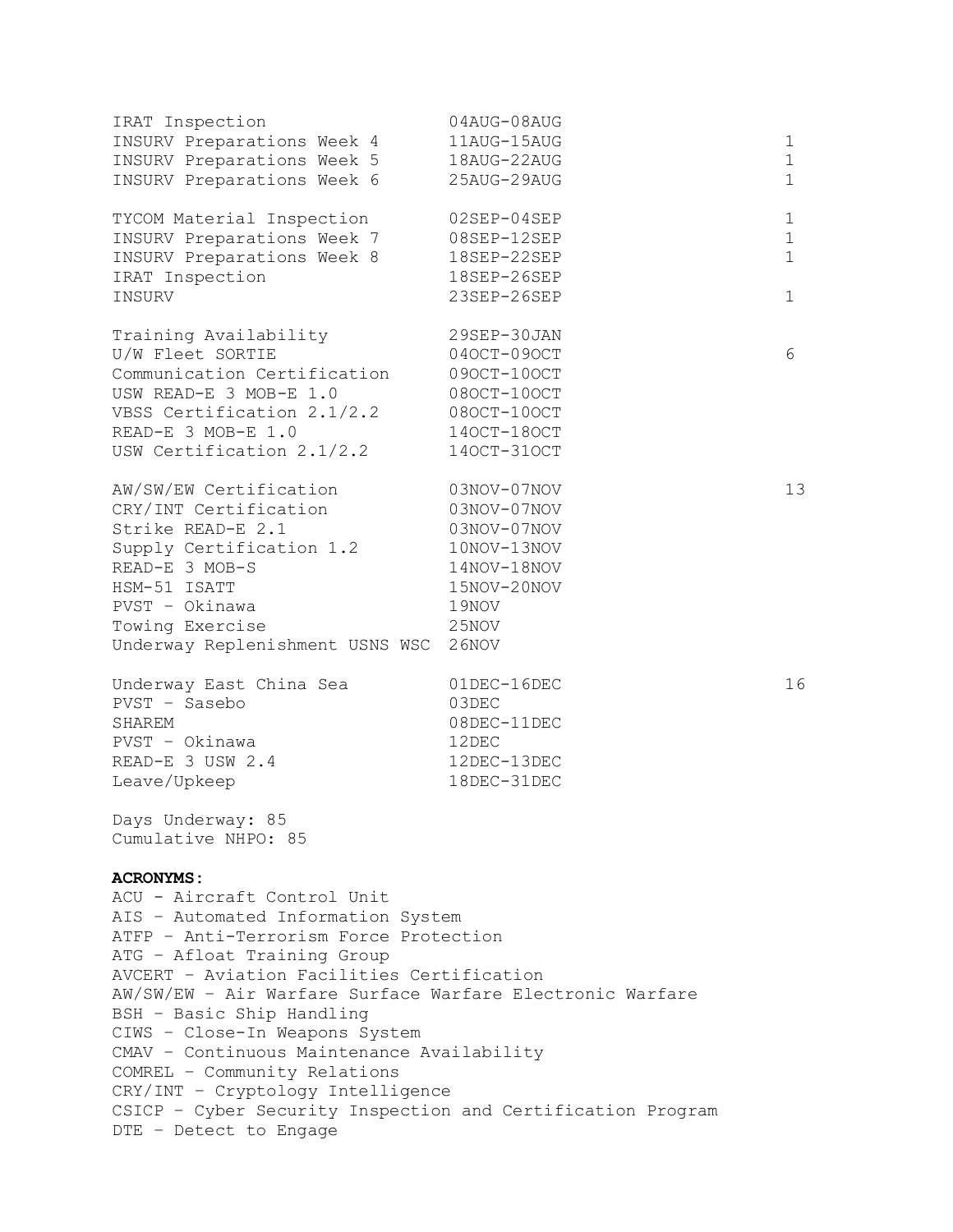```
E - Engineering
EKMS – Electronic Key Management System
FDNF – Forward Deployed Naval Forces
FST-J – Fleet Synthetic Training - Joint
HSM – Helicopter Squadron Maritime
IRAT – INSURV Readiness Assessment Team
INSURV – Inspection and Survey
ISATT – Integrated Ship Air Team Trainer
MASOC – Maritime Air Support Operations Center's
MOB – Mobility
N – Navigation
PAC – Pre-Action Calibration
PVST – Port Visit
RAP – Recognized Air Picture
READ-E – Readiness Evaluation
S – Seamanship
SAG – Surface Action Group
SAR – Search and Rescue
SAU – Search and Attack Unit
SCAT - Small Caliber Action Team
TYCOM – Type Commander
ULT – Unit Level Training
U/W – Underway
USW – Undersea Warfare
```
## **Narrative**

1. Inspections. In a challenging year which included an SRA, LASSEN proved herself through the most demanding and intensive inspection a ship goes through, Board of Inspection and Survey (INSURV). LASSEN scored a 0.88 INSURV Figure of Merit, an incredible six points above the fleet average, and an amazing feat in this rigorous five-year inspection. LASSEN was assessed "Green" in 15 of 20 functional area demonstrations, while setting the record for the best Propulsion Full Power score in the Navy. In Air Defense Detect to Engage underway demonstration, LASSEN scored 91% overall, well above average. LASSEN was profiled in the October 2014 INSURV newsletter for the rare feat of scoring Satisfactory in all underway demonstration events

2. Certifications. LASSEN aggressively adhered to the basic principles set forth in maintenance requirements and operational procedures maintaining full currency and certifications in all warfare areas. Moreover, LASSEN's Training Figure of Merit (TFOM) consistently remained at the top among Destroyer Squadron FIFTEEN (DESRON 15) ships. Through Certification Validation assessments, LASSEN remains certified in all Mission Areas.

 a. Undersea Warfare. LASSEN completed USW 2.1/2.2/2.3/2.4, culminating Qualification 2 of 3 certification exercises required for Anti-Submarine Warfare, in December 2014 with a score of 93%. Through participation in multi-lateral exercises and squadron level training, LASSEN honed its multi-ship USW proficiency and promoted interoperability in the Seventh Fleet AOR. LASSEN received an 85 during INSURV ASW Detect to Engage (DTE) and GREEN overall.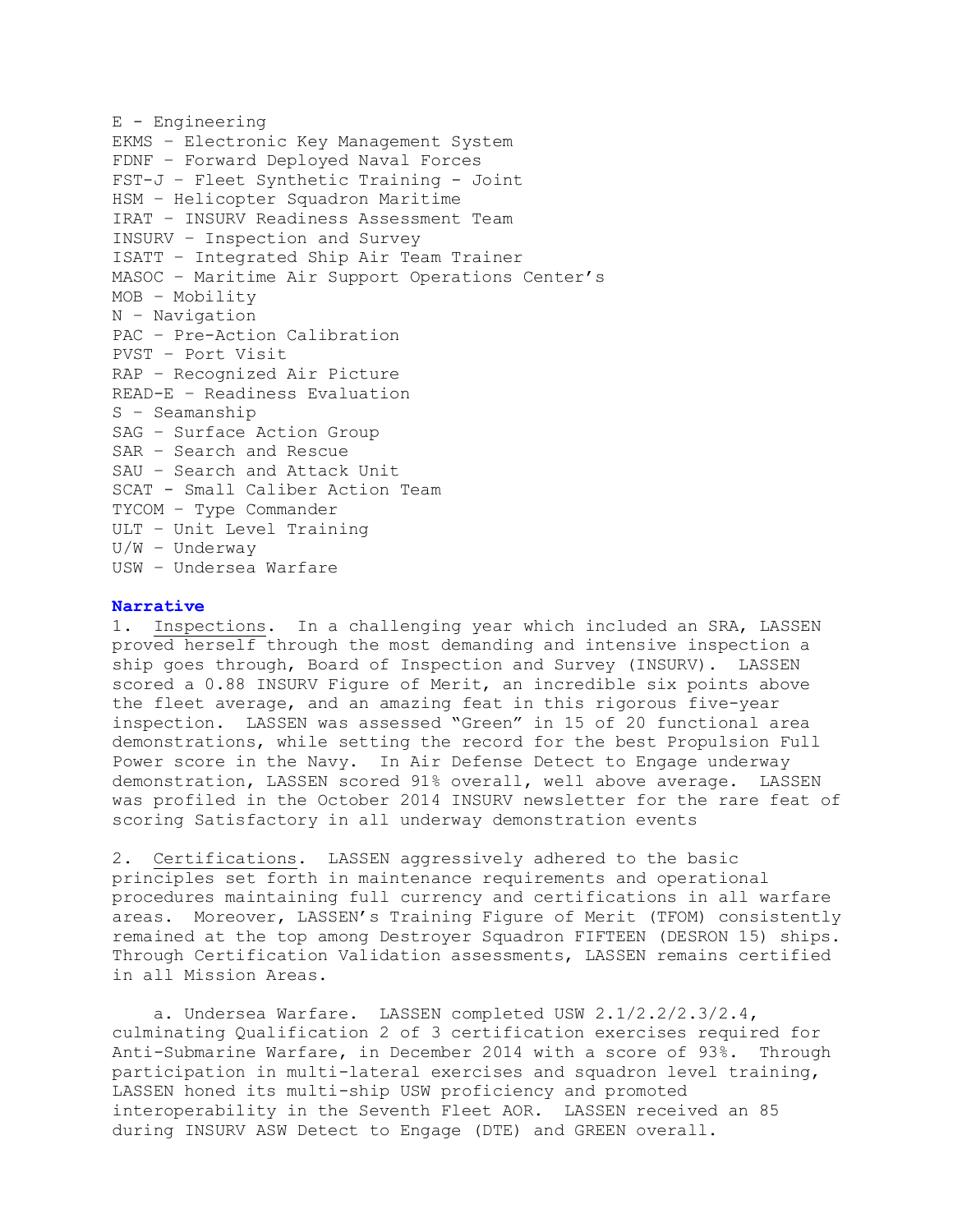b. AW/SW/EW/INT/CRY. LASSEN completed AW/SW 2.4 with associated Live-Fire events during Multi-Sail 2014 in March 2014 with a score of 93% and 94% respectively. EW/INT/CRY achieved a score of 83% through a rigorous qualification process. Recertification assessed by Afloat Training Group (ATG) was conducted in November with minimal discrepancies noted.

 c. Unit Level Certifications. Proficiency was maintained in the following warfare areas throughout this competitive period: Aviation (93%), Anti Terrorism/Force Protection (92%), Air Warfare (91%), Communications (86%), Damage Control (89%), Explosive Safety (92%), Medical (95%), Mobility Navigation (97%), Search and Rescue (99%), Surface Warfare (93%), Undersea Warfare (93%), and Visit Board Search and Seizure (91%).

d. Surface Warfare. LASSEN completed SUW Certification with an overall score of 93%, culminating in a successful engagement of the high-speed maneuvering surface target in a high sea state. During Surface Action Group (SAG) versus SAG exercise, LASSEN demonstrated defense in-depth and over the horizon targeting as Aircraft Control Unit (ACU) locating and vectoring a blue force P-8 in for the final engagement of the opposed force to end the event with a mission kill. Additionally, LASSEN completed satisfactory demonstrations with gun engagements, CIWS Block 1B engagement in surface mode, and Small Caliber Action Team (SCAT). LASSEN set the standard for text book surface combat during a perfectly executed HSMST engagement during AW/EW/CRY/INT/EW qualification in March. LASSEN received an 86% during the self-defense DTE and GREEN overall in weapons.

e. Explosive Safety. Lassen successfully completed Explosive Safety with an overall score of 92% in January 2014, and conducted one major offload and onload during 2014. Ordnance safety handling and accountability was maintained throughout the year with no physical loss of inventory or injury to personnel.

f. Aviation Certification. Through the months of July and August, LASSEN successfully completed both its Aviation Facilities Certification (AVCERT) and its Aviation Operations Certification (MOB-A) scoring a 100% and 95% in those events respectively. The ship trained and fully qualified the Flight Deck Crew, Fire Party, Crash and Salvage team, and Refueling team during this time and has maintained those qualifications and level of expertise needed to land, service, and house Helicopters. During this certification, LAS demonstrated its ability to establish Link 16 interoperability with the MH-60R class helicopters, providing a robust LINK architecture for the GEORGE WASHINGTON strike group during numerous exercises including the SHAREM and Multi-Sail events in 2014.

3. Exercises. LASSEN participated in FOAL EAGLE 2014, MULTI-SAIL 2014, SHAREM 179 FST-J 14-71. Highlights included: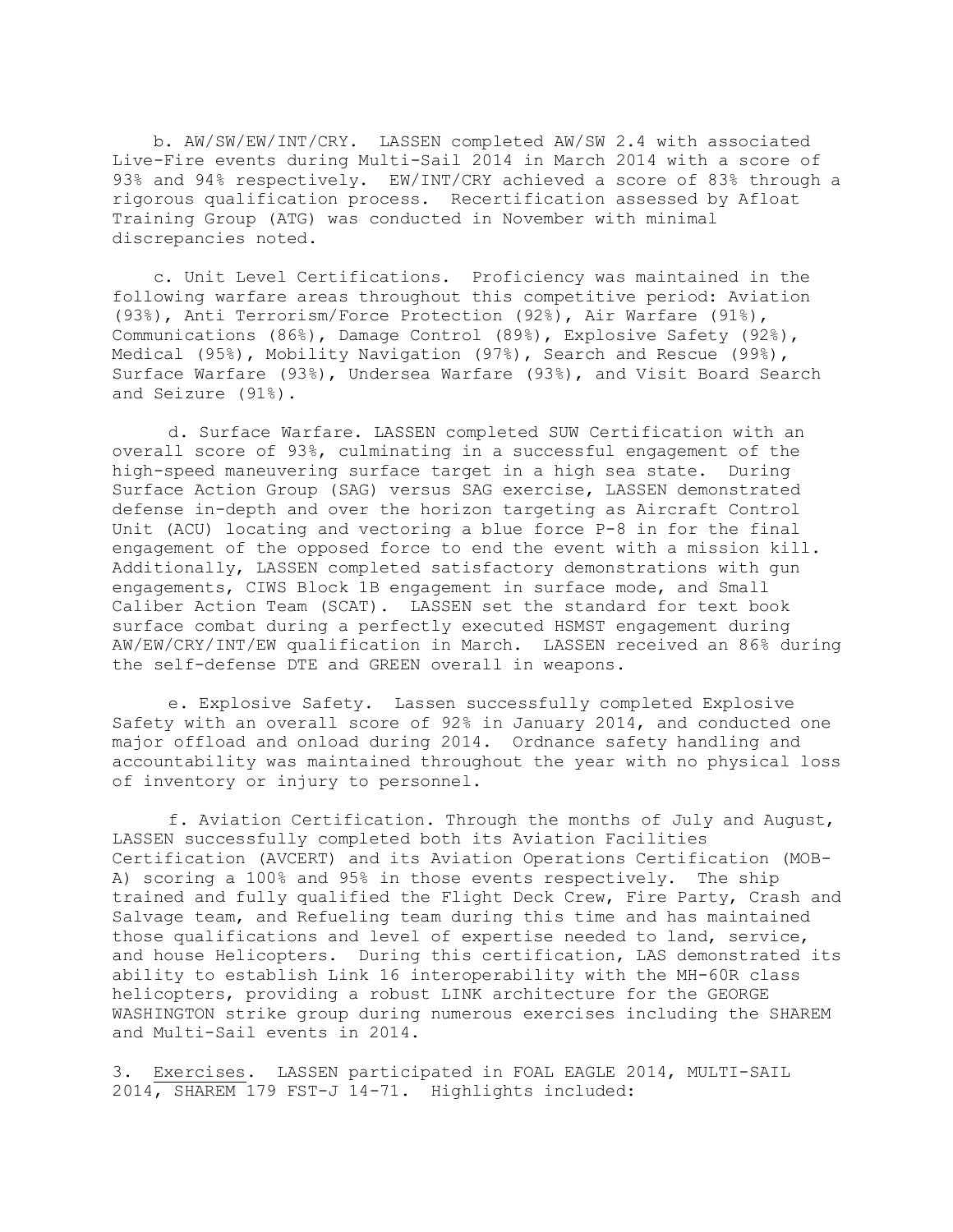a. Foal Eagle 2014. LASSEN participated in FOAL EAGLE 2014 with the Republic of Korea Navy (ROKN) off the Western coast of Republic of Korea. During Maritime Counter Special Operation Forces Exercise (MCSOFEX), LASSEN successfully employed assets jointly, including the US Air Force JSTARS asset, proving it as a force multiplier and vital command and control capability. LASSEN's Force Air Defense Coordinator employed JSTARS to control up to eight aircraft at once and successfully engage all adversary contacts, greatly enhancing the Maritime Air Support Operations Center's (MASOC) flexibility. With key partners in FOAL EAGLE 2014, LASSEN was recognized for command and control capabilities in conducting USW with international allies as the Search and Attack Unit (SAU) Commander.

b. Multi-Sail 2014. LASSEN coordinated and executed multiple events including tactical demonstrations, certification events and SRBOC employment demonstrating excellence in multiple warfare operations. The high point of the exercise occurred when LASSEN successfully fired an SM-2 Blk IIIA missile off the coast of Guam, resulting in a skin-to-skin kill of the target missile and was noted for her exceptional AEGIS Weapons System performance. LASSEN proved its ability to track subsurface contacts with the full extent of A(V)15 capabilities and coordinated a complex and first-ever P-8 EXTORP launch and shipboard recovery exercise.

c. SHAREM 179. LASSEN conducted full spectrum ASW exercises with participating USS Submarines. The exercise showcased LASSEN's crucial ASW, command and control, and communication skills sets, further strengthening security in the Seventh Fleet Area of Operations. LASSEN succeeded in the collection and analysis of contact, environmental and geographic data in a tactical setting off the coast of Okinawa. LASSEN was assessed as superior in ASW readiness and effectiveness and helped collect data on potential warfighting gaps and identify potential solutions.

d. FST-J 14-71. LASSEN provided exceptional operational support ensuring DESRON SEVEN's certification and providing valuable lessons learned for future embarkation on forward deployed ships for Maritime Air Support Operations Center (MASOC).

### 4. Readiness.

a. Basic Ship Handling (BSH). Completed 6 June 14 within periodicity. LASSEN conducted 90 hours of training including preparations for a Department Head command qualifications, tactical maneuvering, pier work, plane guard, and towing. LASSEN trained 15 junior officers on the ship's V1 simulator for plane guard duties.

b. Intelligence. Intelligence team is the benchmark for enacting the intelligence cycle at sea for COMDESRON FIFTEEN. With excellent processes and a sharp analytical team, LASSEN accomplished a personal record for intelligence achievements and was a key player in the FDNF waterfront. LASSEN set the standard for the use of state of the art C5I equipment like the Automated Information System (AIS), AN/SSX-1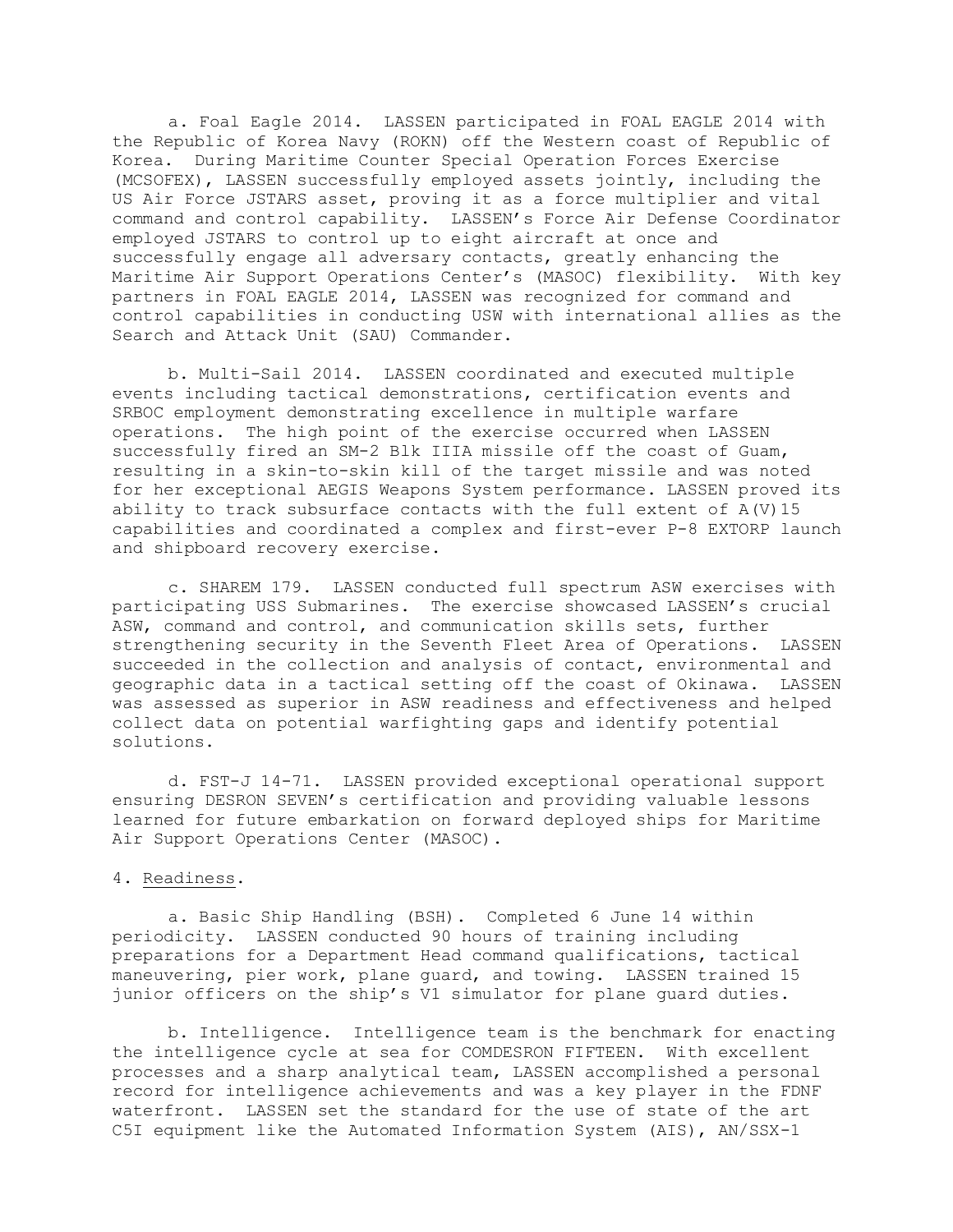Specific Emitter Identification System, AN/SSQ-137(V)7 Ship's Signals Exploitation Equipment, Hostile Forces Integrated Targeting Service (HITS), and GALE-LITE. LASSEN remains a sole-source of intelligence for organic capabilities typically allocated to large-deck surface platforms, and has excelled in fulfilling C7F Priority Intelligence Requirements throughout this reporting period.

c. Communications. LASSEN's pursuit of 100% communications readiness has set the Command and Control standard in Seventh Fleet. In 2014, RADIO watch standers demonstrated continuous drive and technical acumen to maintain positive communication with the George Washington Carrier Strike Group, Destroyer Squadron 15 units, C7F deployers, and Shore Commands. LASSEN's communications capabilities proved vital to the ship's success in several exercises throughout the year, including one bi-lateral event Foal Eagle and Multi-Sail.

d. Small Arms. LASSEN capitalized on every opportunity to maintain proficiency and train gunnery teams as evidenced by the following: four 5" Pre-Action Calibration (PAC) FIRE shoots, five Close-In Weapons System (CIWS) PACFIRES, three .50 caliber gun shoots, and 11 small arms ranges. LASSEN expended 228 5"/62 rounds, 5000 20mm rounds, and over 40,000 small arms rounds. CIWS PAC 5 events, CIWS TDU, 5" fire 4 events, .50 caliber 3 events, small arms ranges 11 events, SM-2 Engagement.

5. Real-world operations. As the most mission-ready destroyer in Forward Deployed Naval Forces (FDNF), LASSEN has met every commitment and maintained continuous readiness while excelling in real-world operations.

 a. SEVENTH Fleet Presence. During transit in theater or exercises LASSEN continuously remained combat ready and performed at the highest levels. LASSEN conducted routine patrols in the East China Sea, South China Sea, North China Sea, and Yellow Sea.

 b. MH-60R Integration. LASSEN completed Integrated Ship Air Team Trainer (ISATT), successfully qualifying primary and secondary air crews. The combined efforts of LASSEN and HSM-51 Detachment Three utilized COMSEC, EKMS, LINK, and HAWKLINK to become qualified to conduct real-world integrated operations. Throughout ASW exercises in 2014 the team work of LASSEN and HSM-51 DET 3 proved the capabilities and enhanced the tactics the Romeo helicopter brings to Seventh Fleet operations.

c. Undersea Warfare. LASSEN held active sonar contact on submarines 20.5 hours and passive contact for 10.5 hours during the 2014 calendar year. This includes assuming the duties as SAU Commander and prosecuting a subsurface contact, enhancing ASW supremacy and High Value Unit (HVU) protection in defense of the USS GEORGE WASHINGTON Strike Group.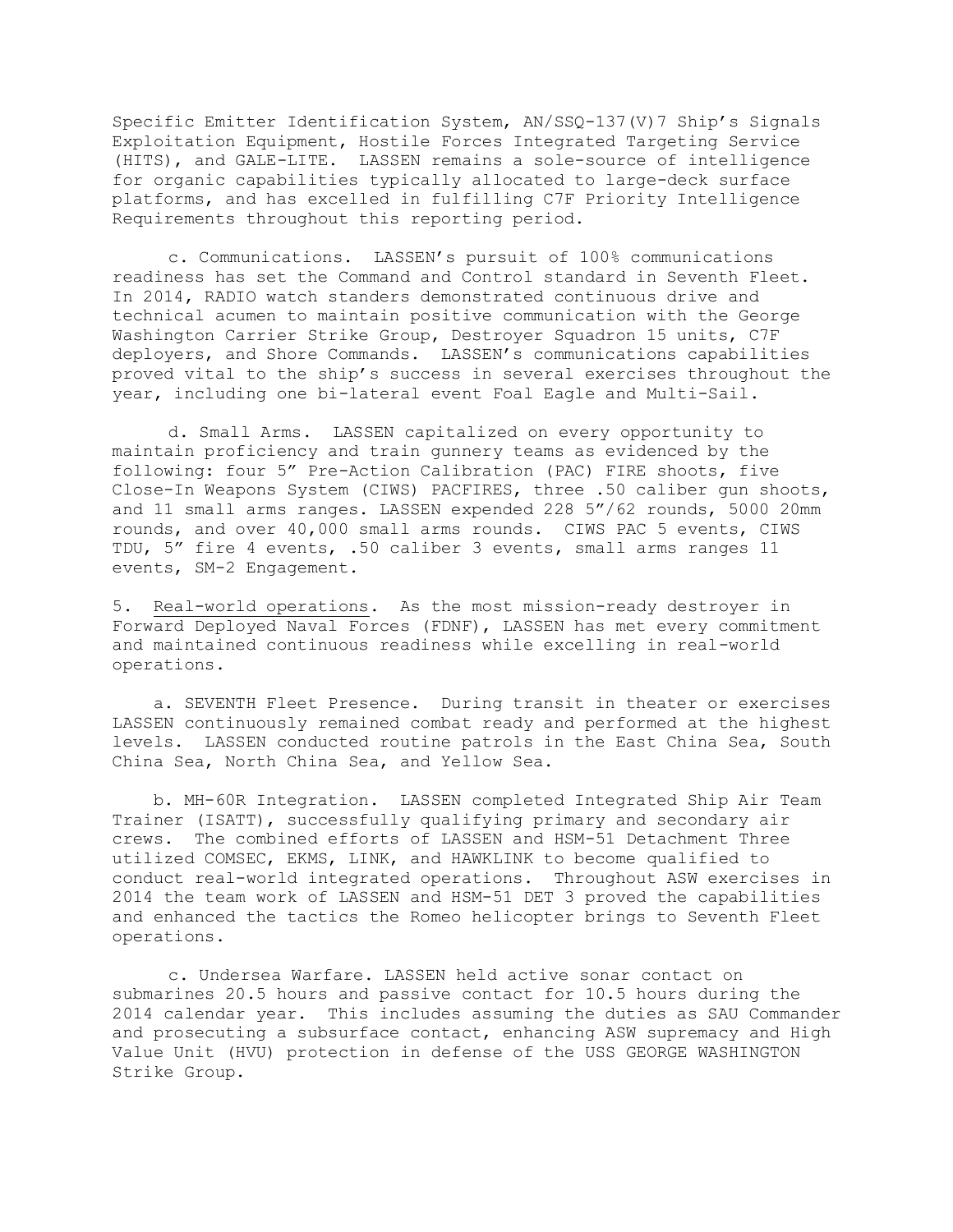d. SORTIE. LASSEN was ordered to Sortie in September due to tropical cyclone Phanfone. LASSEN got U/W on 48 hours notice flawlessly meeting all tasking by the Sortie commander.

e. Air Defense. LASSEN employed its vigilant watchstanders and equipment to help build the Recognized Air Picture (RAP), essential to battlespace management. Throughout 2014, LASSEN continued to maintain the highest standard of excellence and safety. LASSEN achieved above NSWC PHD's standards on SPY status card results with GREEN readiness. While going through LASSEN's Training Availability after a successful completion of INSURV, LASSEN was called upon for operational tasking to return as part of the USS GEORGE WASHINGTON Strike Group. LASSEN's team was ready for the call and seamlessly assumed plane guard duties and was activated as "Alternate Air Warfare Commander" while managing to continue to conduct in-house certifying events. LASSEN was SAUC and ACU during a 48 hour real world ASW prosecution in support of the Strike Group during KEEN SWORD 2014. LASSEN ASW team and the impeccable coordination with HSM-51, MPRA and other surface assets were essential for maintaining control of the ASW picture and protection of the GEORGE WASHINGTON Strike Group during Seventh Fleet Operations.

f. TSC Port Visits: LASSEN conducted TSC Port Visits to Pyongtaek, Guam, Sasebo and Okinawa. While in Pyongtaek, LASSEN sailors teamed up with ROKN personnel and visited a nursing home, housing over 50 elderly citizens with special needs. This Community Relations (COMREL) strengthened bilateral ties between LASSEN and ROK forces. While in Guam, LASSEN participated in Champions Cup, placing three out of six teams in 11 competitions with other FDNF commands. LASSEN sailors upheld "Liberty is a Mission" and had zero incidents during every port visit.

# **4. Supporting Reports (Refer to specific guide for Ship/Shore/Aviation or Fleet Command)**

N/A

#### **5. Published Documents**

```
(1) Foal Eagle 2014
```
- (2) MULTI-SAIL 2014
- (3) Midshipmen Ride LASSEN

Welcome Aboard Materials: (Eng)

- (4) Welcome Aboard Pamphlet
- (5) Welcome Aboard Letter Template
- (6) Commanding Officer's Command Philosophy

Command Websites:

(7) https://www.facebook.com/usslassen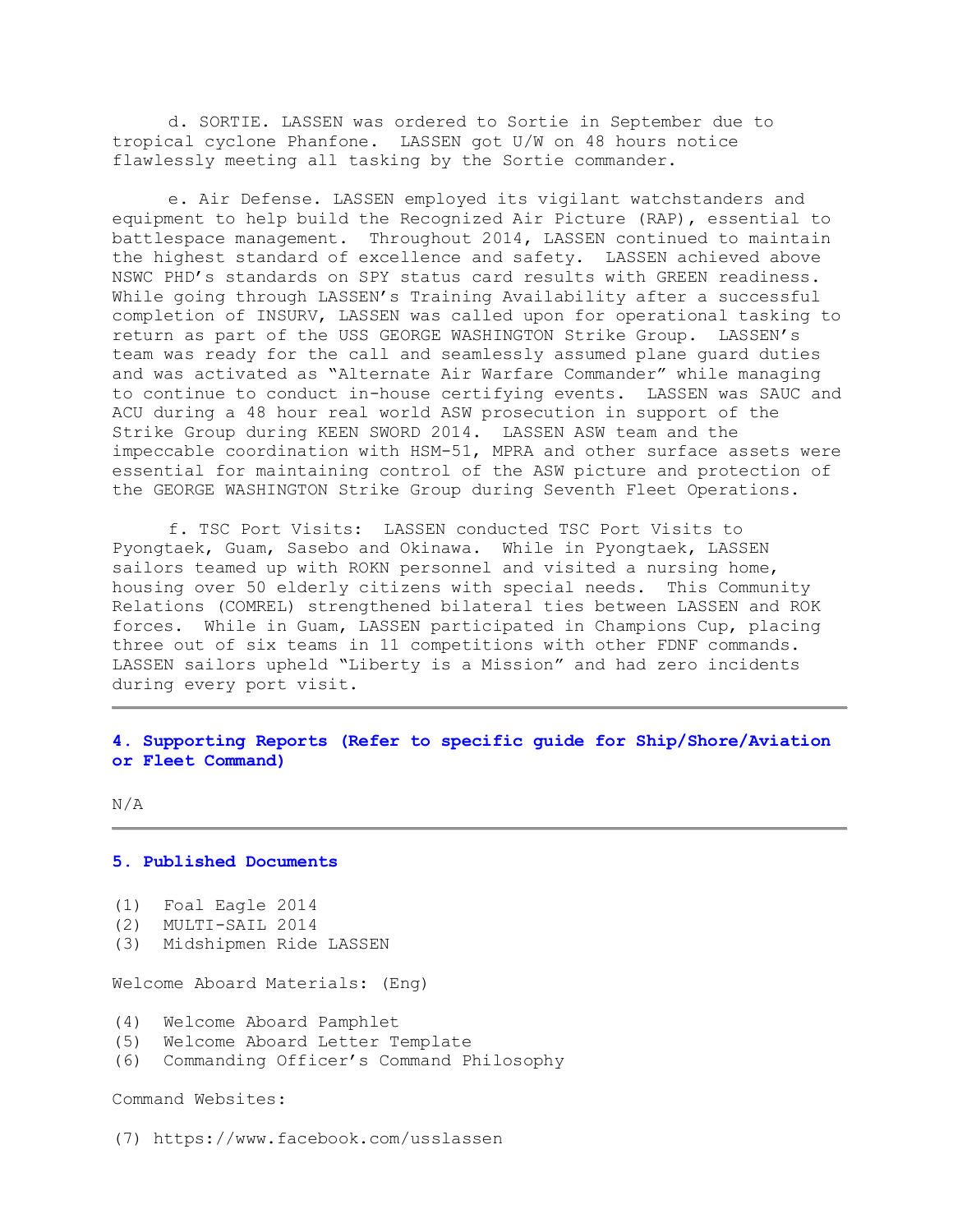(8) http://www.navy.mil/local/ddg82/

(9) https://www.flickr.com/photos/usslassen/sets/

# **6. Photographs**

| (1) | Commanding Officer - CDR Michael A. Smith |
|-----|-------------------------------------------|
| (2) | Executive Officer - CDR Robert Francis    |
| (3) | Command Master Chief - CMC Robert Beachy  |
| (4) | Combat Systems Officer - LCDR             |
| (5) | Operations Officer - LT                   |
| (6) | Weapons Officer $-$ LT $\mid$             |
| (7) | Chief Engineer $-$ LT $\mid$              |
| (8) | Supply Officer - LT                       |
| (9) | Navigator - LTJG                          |
|     | (10) Fire Control Officer - LTJG          |
|     | (11) Multi-Sail                           |
|     | (12) Foal Eagle                           |
|     | (13) Midshipmen                           |
|     | (14) Christmas Caroling Onboard LASSEN    |

## **Submit this Command Operations Report as follows:**

Via e-mail, to email address: archives@navy.mil

Place any attachments too large for transmission via e-mail on CD-ROM and send by an approved commercial courier, such as FEDEX or UPS. Check CDs for readability before submission to guard against corruption. Forward paper records included as attachments in the same manner. **Do not forward Command Operations Reports via U.S. mail, as all mail addressed to the Naval History and Heritage Command is irradiated and will result in destruction of discs and damage to paper enclosures.** Address all shipments to:

Naval History and Heritage Command Attn: (Ships History/Aviation History/Operational Archives) 805 Kidder Breese Street, SE Washington Navy Yard, DC 20374-5060

Submit **Confidential and Secret** Command Operations Reports electronically via SIPR-net e-mail to: archives@navy.smil.mil

Place any **classified** attachments too large for transmission via e-mail on CD-ROM and send by an approved commercial courier, such as FEDEX or UPS. Check CDs for readability before submission to guard against corruption. Forward classified paper records included as attachments in the same manner. **Do not send attachments to the Command Operations Report via U.S. mail, as all mail addressed to the Naval History and Heritage Command is irradiated and will result in destruction of discs and damage to paper enclosures.** Ensure all items are properly marked and wrapped. Address all shipments to: